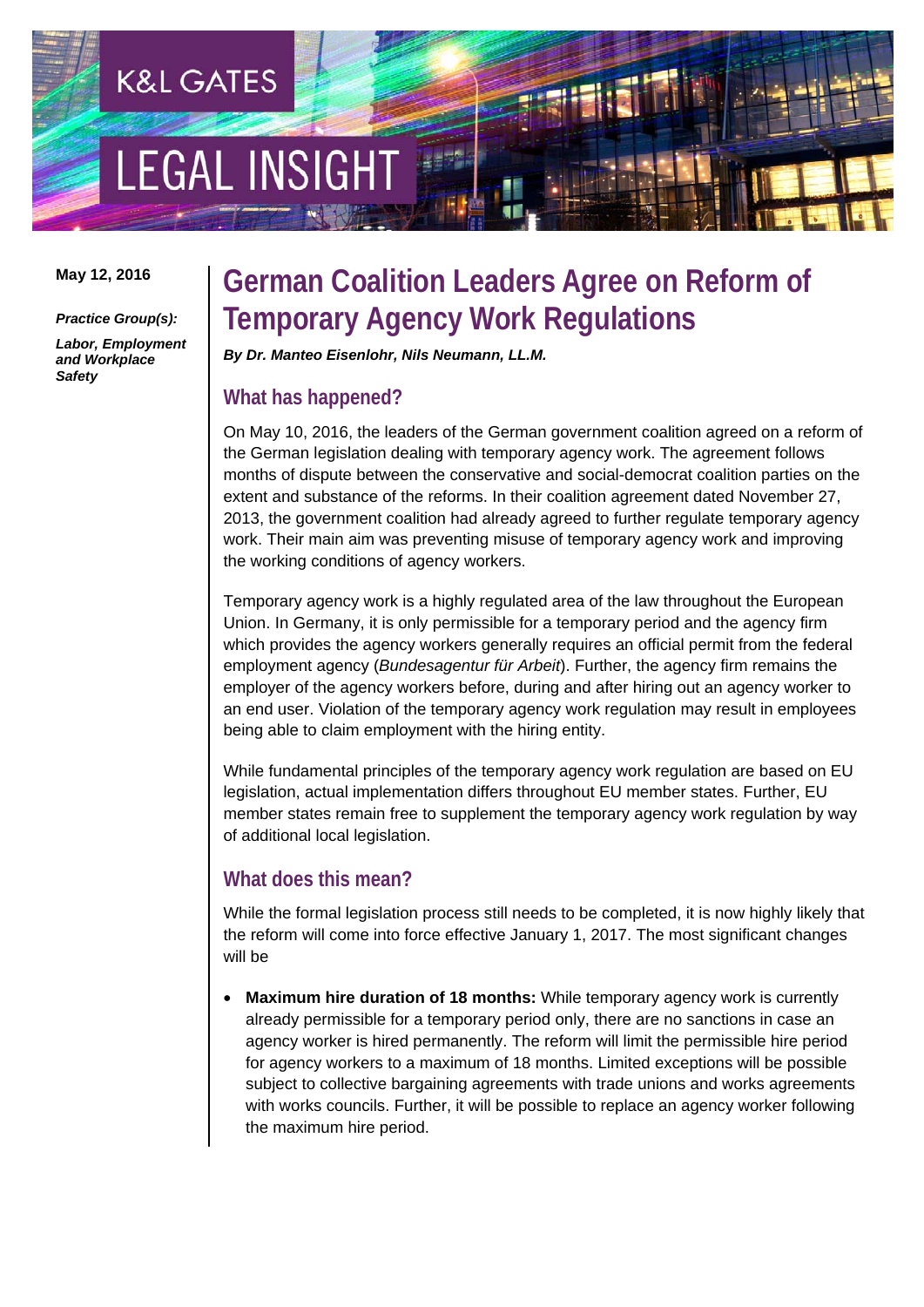#### **German Coalition Leaders Agree on Reform of Temporary Agency Work Regulations**

- **Limitation of equal pay deviations:** In principle, agency workers are entitled to equal pay as of the first day they are hired (in comparison to regular employees of the end user). Currently, the equal pay principle can be waived by way of a collective bargaining agreement. While waiving the equal pay principle will remain possible after the reform, it will only remain permissible for a limited period of, generally, 9 months maximum.
- **Precautionary permits no longer offer protection:** Currently, end user companies can protect themselves against the risk of employees claiming employment due to (potentially) unlawful temporary agency work by ensuring that the (potential) agency firm (preventively) obtains an official agency work permit.

This has been especially useful in cases where companies did not intend to utilize temporary agency work, but where the circumstances of their cooperation unexpectedly fell within the ambit of the legislation. This can especially happen in the context of service agreements and contracts for work. For example, a company might outsource IT services or individual manufacturing processes to an external provider without any intention to hire the respective provider's employees.

Nevertheless, subject to the level of cooperation between the company and the provider, such arrangements can constitute temporary agency work. Precautionary permits served as a protective measure. With this reform, such precautionary permits will no longer protect companies. Rather, where it is determined that a service agreement or contract for work actually constitutes temporary agency work, the affected employees will be able to claim employment with the end user company.

• **Prohibition on sub-contracting agency workers:** Companies often agree lawful temporary agency work, but the contracting company then (often unintentionally) sub-contracts the agency workers to third parties. This can especially happen where a company relies on subcontractors. Currently, the sanctions for sub-contracting are very limited. With this reform, sub-contracting agency workers will be prohibited and agency workers who are intentionally or unintentionally sub-contracted will likely be able to claim employment with the end user company.

Further changes will also be introduced. However, generally speaking and depending on individual circumstances, these changes will be less significant.

#### **What should we do?**

Violations of the revised temporary agency work regulation can result in administrative fines of up to EUR 500,000 or can even constitute criminal offences. In addition, the risk of employees claiming employment with the hiring company due to unlawful temporary agency work presents a serious issue.